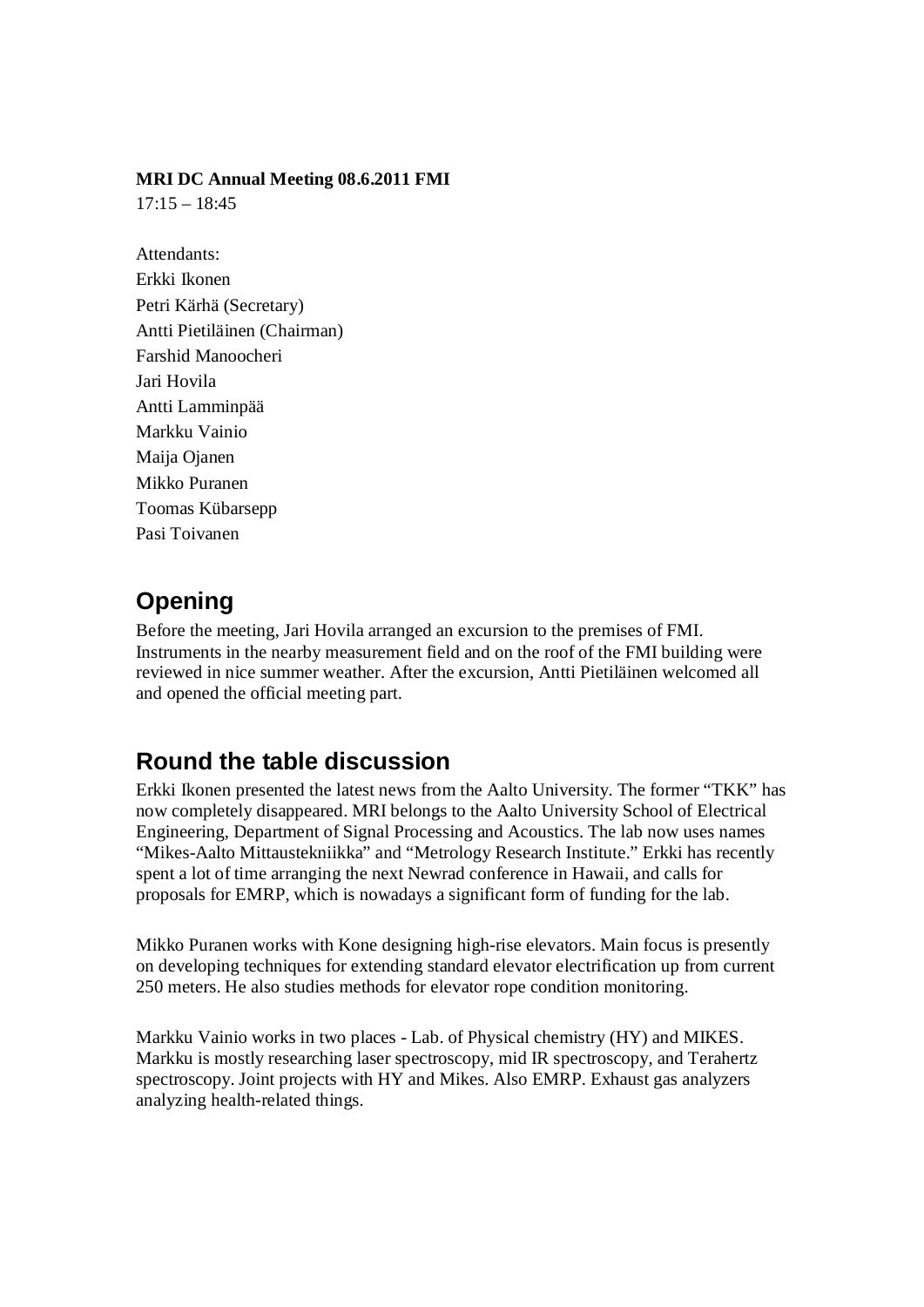Toomas Kübarsepp works with Metrocert. Since January he is also a part-time Professor of Quality and Metrology in Tallin University of Technology. Toomas is developing laboratory of optical radiation to Tõravere observatory with his company Hohenheide.

Antti Pietiläinen works with packet timing at NSN since 2003. His tasks include ensuring that their devices can give time transport with accuracy better than 800 ns. Works with standardization. Problems with convincing other people that he is right. Has learnt Perl editing.

Farshid Manoocheri is with Mikes-Aalto, still active with EMRP PQED project aiming to quantum candela. Project ends at end of June. Results promising  $\geq$  Uncertainty of 10<sup>-6</sup> reachable with cooled silicon photodiode. Works also fine at room temperatures. Other activities: fluorescence, teaching, calibrations etc.

Antti Lamminpää works with Accenture as a strategy consultant / business analyst. He has recently worked with various business sectors over wide range of industries. Consulting contains lots of collecting data about companies and analyzing data. The goal may be e.g. assisting a company to expand business in Finnish markets.

Pasi Toivanen works with Thermo Fischer Scientific as Physicist making feasiblity studies, optics design, system architecture, and assisting production. TFS has 650 workers in Finland and produces e.g. microplate readers.

Jari Hovila works at FMI with satellite projects. Managing projects and processing data. Analyses NASA satellite data to retrieve Ozone values.

Maija Ojanen is one of the latest Drs. graduated from the lab. Spent one year in France at LNE as a post-doc studying high-temp eutectic black bodies. Started in the beginning of June to work with mass and temperature at Mikes. Working atmospheres and attitudes were discussed. At LNE, work was more done in groups whereas at TKK work was more individual. Learnt fluent French.

Petri Kärhä works with Mikes-Aalto as a Teaching Research Scientist. He is currently pursuing towards a lecturer track system aiming at a position of Senior University Lecturer. His work includes teaching and project work. Biggest project currently on Metrology for Solid State Lighting (SSL) where he tries to develop a model for predicting lamp life time from a spectral measurement of intensity only. After a few years break, will have a solar UV project as well starting in autumn.